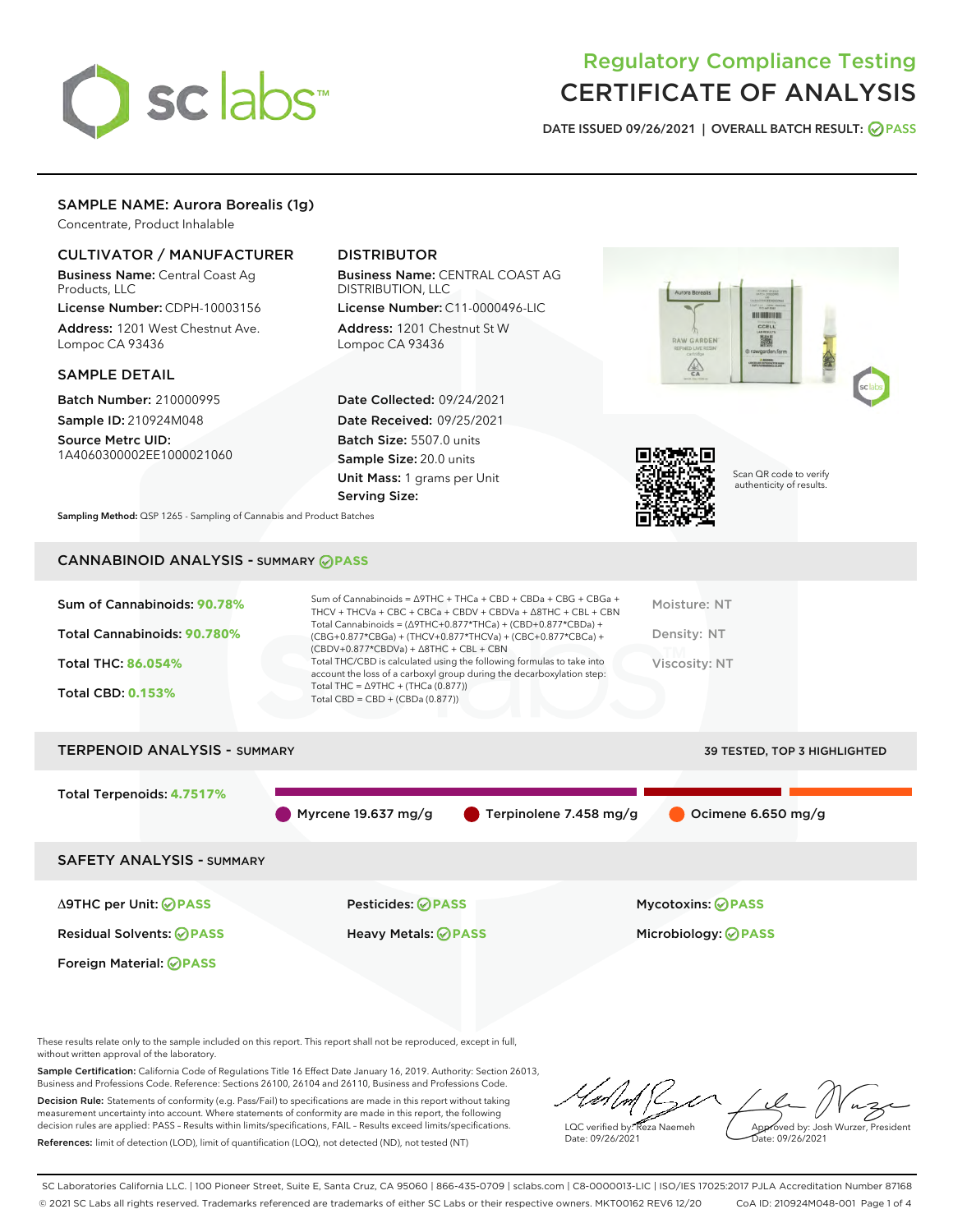



AURORA BOREALIS (1G) | DATE ISSUED 09/26/2021 | OVERALL BATCH RESULT: 2 PASS

## CANNABINOID TEST RESULTS - 09/26/2021 2 PASS

Tested by high-performance liquid chromatography with diode-array detection (HPLC-DAD). **Method:** QSP 1157 - Analysis of Cannabinoids by HPLC-DAD

#### TOTAL CANNABINOIDS: **90.780%**

Total Cannabinoids (Total THC) + (Total CBD) + (Total CBG) + (Total THCV) + (Total CBC) + (Total CBDV) + ∆8THC + CBL + CBN

TOTAL THC: **86.054%** Total THC (∆9THC+0.877\*THCa)

TOTAL CBD: **0.153%**

Total CBD (CBD+0.877\*CBDa)

TOTAL CBG: 3.523% Total CBG (CBG+0.877\*CBGa)

TOTAL THCV: 0.41% Total THCV (THCV+0.877\*THCVa)

TOTAL CBC: ND Total CBC (CBC+0.877\*CBCa)

TOTAL CBDV: ND Total CBDV (CBDV+0.877\*CBDVa)

| <b>COMPOUND</b>  | LOD/LOQ<br>(mg/g)          | <b>MEASUREMENT</b><br><b>UNCERTAINTY</b><br>(mg/g) | <b>RESULT</b><br>(mg/g) | <b>RESULT</b><br>(%) |
|------------------|----------------------------|----------------------------------------------------|-------------------------|----------------------|
| <b>A9THC</b>     | 0.06 / 0.26                | ±29.603                                            | 860.54                  | 86.054               |
| <b>CBG</b>       | 0.06 / 0.19                | ±1.388                                             | 35.23                   | 3.523                |
| <b>THCV</b>      | 0.1/0.2                    | ±0.20                                              | 4.1                     | 0.41                 |
| <b>CBN</b>       | 0.1/0.3                    | ±0.25                                              | 3.8                     | 0.38                 |
| $\triangle$ 8THC | 0.1/0.4                    | ±0.21                                              | 2.6                     | 0.26                 |
| <b>CBD</b>       | 0.07/0.29                  | ±0.071                                             | 1.53                    | 0.153                |
| <b>THCa</b>      | 0.05/0.14                  | N/A                                                | <b>ND</b>               | <b>ND</b>            |
| <b>THCVa</b>     | 0.07/0.20                  | N/A                                                | <b>ND</b>               | <b>ND</b>            |
| <b>CBDa</b>      | 0.02/0.19                  | N/A                                                | <b>ND</b>               | <b>ND</b>            |
| <b>CBDV</b>      | 0.04/0.15                  | N/A                                                | <b>ND</b>               | <b>ND</b>            |
| <b>CBDVa</b>     | 0.03/0.53                  | N/A                                                | <b>ND</b>               | <b>ND</b>            |
| <b>CBGa</b>      | 0.1 / 0.2                  | N/A                                                | <b>ND</b>               | <b>ND</b>            |
| <b>CBL</b>       | 0.06 / 0.24                | N/A                                                | <b>ND</b>               | <b>ND</b>            |
| <b>CBC</b>       | 0.2 / 0.5                  | N/A                                                | <b>ND</b>               | <b>ND</b>            |
| <b>CBCa</b>      | 0.07 / 0.28                | N/A                                                | <b>ND</b>               | <b>ND</b>            |
|                  | <b>SUM OF CANNABINOIDS</b> |                                                    | 907.80 mg/g             | 90.78%               |

#### **UNIT MASS: 1 grams per Unit**

| ∆9THC per Unit                                                                            | 1120 per-package limit | 860.54 mg/unit<br><b>PASS</b> |  |  |
|-------------------------------------------------------------------------------------------|------------------------|-------------------------------|--|--|
| <b>Total THC per Unit</b>                                                                 |                        | 860.54 mg/unit                |  |  |
| <b>CBD per Unit</b>                                                                       |                        | $1.53$ mg/unit                |  |  |
| <b>Total CBD per Unit</b>                                                                 |                        | $1.53$ mg/unit                |  |  |
| Sum of Cannabinoids<br>per Unit                                                           |                        | 907.80 mg/unit                |  |  |
| <b>Total Cannabinoids</b><br>per Unit                                                     |                        | 907.80 mg/unit                |  |  |
| <b>MOISTURE TEST RESULT</b><br><b>VISCOSITY TEST RESULT</b><br><b>DENSITY TEST RESULT</b> |                        |                               |  |  |

Not Tested

Not Tested

Not Tested

|  |  | <b>TERPENOID TEST RESULTS - 09/26/2021</b> |
|--|--|--------------------------------------------|
|--|--|--------------------------------------------|

Terpene analysis utilizing gas chromatography-flame ionization detection (GC-FID). **Method:** QSP 1192 - Analysis of Terpenoids by GC-FID

| <b>COMPOUND</b>         | LOD/LOQ<br>(mg/g) | <b>MEASUREMENT</b><br><b>UNCERTAINTY</b><br>(mg/g) | <b>RESULT</b><br>(mg/g)                         | <b>RESULT</b><br>(%) |
|-------------------------|-------------------|----------------------------------------------------|-------------------------------------------------|----------------------|
| <b>Myrcene</b>          | 0.008 / 0.025     | ±0.2533                                            | 19.637                                          | 1.9637               |
| Terpinolene             | 0.008 / 0.026     | ±0.1529                                            | 7.458                                           | 0.7458               |
| Ocimene                 | 0.011 / 0.038     | ±0.2135                                            | 6.650                                           | 0.6650               |
| Limonene                | 0.005 / 0.016     | ±0.0585                                            | 4.090                                           | 0.4090               |
| $\beta$ Caryophyllene   | 0.004 / 0.012     | ±0.1081                                            | 3.037                                           | 0.3037               |
| $\beta$ Pinene          | 0.004 / 0.014     | ±0.0136                                            | 1.186                                           | 0.1186               |
| $\alpha$ Pinene         | 0.005 / 0.017     | ±0.0093                                            | 1.087                                           | 0.1087               |
| Linalool                | 0.009 / 0.032     | ±0.0318                                            | 0.837                                           | 0.0837               |
| $\alpha$ Humulene       | 0.009/0.029       | ±0.0251                                            | 0.781                                           | 0.0781               |
| <b>Terpineol</b>        | 0.016 / 0.055     | ±0.0258                                            | 0.420                                           | 0.0420               |
| trans-β-Farnesene       | 0.008 / 0.025     | ±0.0129                                            | 0.363                                           | 0.0363               |
| Valencene               | 0.009 / 0.030     | ±0.0223                                            | 0.323                                           | 0.0323               |
| Fenchol                 | 0.010 / 0.034     | ±0.0117                                            | 0.302                                           | 0.0302               |
| $\alpha$ Phellandrene   | 0.006 / 0.020     | ±0.0038                                            | 0.282                                           | 0.0282               |
| 3 Carene                | 0.005 / 0.018     | ±0.0029                                            | 0.205                                           | 0.0205               |
| $\alpha$ Terpinene      | 0.005 / 0.017     | ±0.0030                                            | 0.204                                           | 0.0204               |
| $\gamma$ Terpinene      | 0.006 / 0.018     | ±0.0025                                            | 0.142                                           | 0.0142               |
| Guaiol                  | 0.009 / 0.030     | ±0.0042                                            | 0.089                                           | 0.0089               |
| Nerolidol               | 0.009 / 0.028     | ±0.0053                                            | 0.084                                           | 0.0084               |
| <b>Borneol</b>          | 0.005 / 0.016     | ±0.0034                                            | 0.080                                           | 0.0080               |
| $\alpha$ Bisabolol      | 0.008 / 0.026     | ±0.0041                                            | 0.077                                           | 0.0077               |
| Camphene                | 0.005 / 0.015     | ±0.0009                                            | 0.076                                           | 0.0076               |
| Sabinene                | 0.004 / 0.014     | ±0.0004                                            | 0.033                                           | 0.0033               |
| Fenchone                | 0.009 / 0.028     | ±0.0010                                            | 0.033                                           | 0.0033               |
| Citronellol             | 0.003 / 0.010     | ±0.0010                                            | 0.021                                           | 0.0021               |
| p-Cymene                | 0.005 / 0.016     | ±0.0005                                            | 0.020                                           | 0.0020               |
| Eucalyptol              | 0.006 / 0.018     | N/A                                                | <loq< th=""><th><loq< th=""></loq<></th></loq<> | <loq< th=""></loq<>  |
| Sabinene Hydrate        | 0.006 / 0.022     | N/A                                                | <loq< th=""><th><loq< th=""></loq<></th></loq<> | <loq< th=""></loq<>  |
| Nerol                   | 0.003 / 0.011     | N/A                                                | <loq< th=""><th><loq< th=""></loq<></th></loq<> | <loq< th=""></loq<>  |
| Geraniol                | 0.002 / 0.007     | N/A                                                | <loq< th=""><th><loq< th=""></loq<></th></loq<> | <loq< th=""></loq<>  |
| Caryophyllene<br>Oxide  | 0.010 / 0.033     | N/A                                                | <loq< th=""><th><loq< th=""></loq<></th></loq<> | <loq< th=""></loq<>  |
| (-)-Isopulegol          | 0.005 / 0.016     | N/A                                                | ND                                              | ND                   |
| Camphor                 | 0.006 / 0.019     | N/A                                                | ND                                              | ND                   |
| Isoborneol              | 0.004 / 0.012     | N/A                                                | ND                                              | ND                   |
| Menthol                 | 0.008 / 0.025     | N/A                                                | <b>ND</b>                                       | ND                   |
| R-(+)-Pulegone          | 0.003 / 0.011     | N/A                                                | ND                                              | ND                   |
| <b>Geranyl Acetate</b>  | 0.004 / 0.014     | N/A                                                | ND                                              | ND                   |
| $\alpha$ Cedrene        | 0.005 / 0.016     | N/A                                                | ND                                              | ND                   |
| Cedrol                  | 0.008 / 0.027     | N/A                                                | ND                                              | ND                   |
| <b>TOTAL TERPENOIDS</b> |                   |                                                    | 47.517 mg/g                                     | 4.7517%              |

SC Laboratories California LLC. | 100 Pioneer Street, Suite E, Santa Cruz, CA 95060 | 866-435-0709 | sclabs.com | C8-0000013-LIC | ISO/IES 17025:2017 PJLA Accreditation Number 87168 © 2021 SC Labs all rights reserved. Trademarks referenced are trademarks of either SC Labs or their respective owners. MKT00162 REV6 12/20 CoA ID: 210924M048-001 Page 2 of 4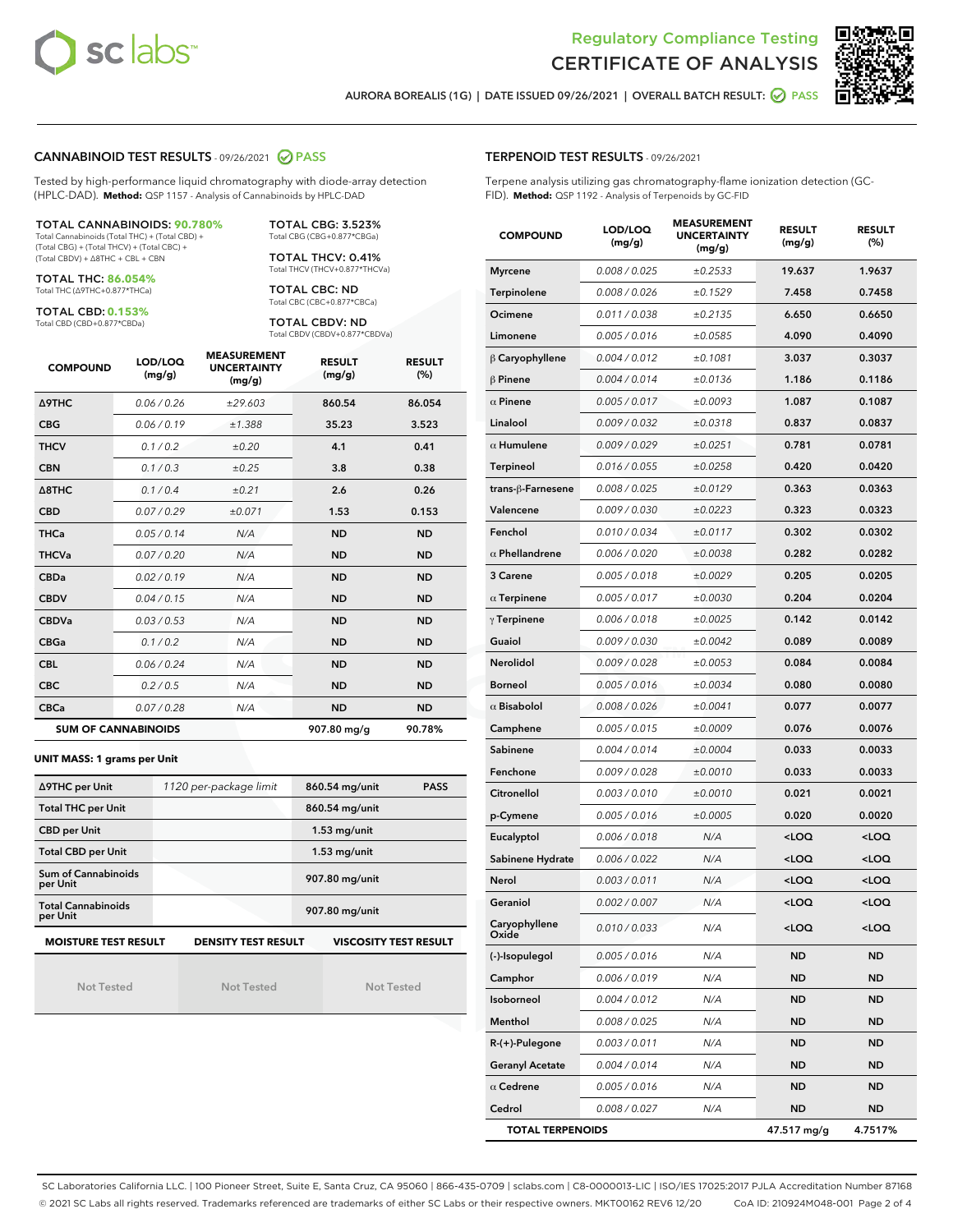



AURORA BOREALIS (1G) | DATE ISSUED 09/26/2021 | OVERALL BATCH RESULT: @ PASS

## CATEGORY 1 PESTICIDE TEST RESULTS - 09/26/2021 2 PASS

Pesticide and plant growth regulator analysis utilizing high-performance liquid chromatography-mass spectrometry (HPLC-MS) or gas chromatography-mass spectrometry (GC-MS). \*GC-MS utilized where indicated. **Method:** QSP 1212 - Analysis of Pesticides and Mycotoxins by LC-MS or QSP 1213 - Analysis of Pesticides by GC-MS

| <b>COMPOUND</b>             | LOD/LOQ<br>$(\mu g/g)$ | <b>ACTION</b><br><b>LIMIT</b><br>$(\mu g/g)$ | <b>MEASUREMENT</b><br><b>UNCERTAINTY</b><br>$(\mu g/g)$ | <b>RESULT</b><br>$(\mu g/g)$ | <b>RESULT</b> |
|-----------------------------|------------------------|----------------------------------------------|---------------------------------------------------------|------------------------------|---------------|
| Aldicarb                    | 0.03 / 0.08            | $\ge$ LOD                                    | N/A                                                     | <b>ND</b>                    | <b>PASS</b>   |
| Carbofuran                  | 0.02/0.05              | $\ge$ LOD                                    | N/A                                                     | <b>ND</b>                    | <b>PASS</b>   |
| Chlordane*                  | 0.03 / 0.08            | $\ge$ LOD                                    | N/A                                                     | <b>ND</b>                    | <b>PASS</b>   |
| Chlorfenapyr*               | 0.03/0.10              | $\ge$ LOD                                    | N/A                                                     | <b>ND</b>                    | <b>PASS</b>   |
| Chlorpyrifos                | 0.02 / 0.06            | $\ge$ LOD                                    | N/A                                                     | <b>ND</b>                    | <b>PASS</b>   |
| Coumaphos                   | 0.02 / 0.07            | $>$ LOD                                      | N/A                                                     | <b>ND</b>                    | <b>PASS</b>   |
| Daminozide                  | 0.02 / 0.07            | $\ge$ LOD                                    | N/A                                                     | <b>ND</b>                    | <b>PASS</b>   |
| <b>DDVP</b><br>(Dichlorvos) | 0.03/0.09              | $\ge$ LOD                                    | N/A                                                     | <b>ND</b>                    | <b>PASS</b>   |
| Dimethoate                  | 0.03 / 0.08            | $>$ LOD                                      | N/A                                                     | <b>ND</b>                    | <b>PASS</b>   |
| Ethoprop(hos)               | 0.03/0.10              | $\ge$ LOD                                    | N/A                                                     | <b>ND</b>                    | <b>PASS</b>   |
| Etofenprox                  | 0.02 / 0.06            | $\ge$ LOD                                    | N/A                                                     | <b>ND</b>                    | <b>PASS</b>   |
| Fenoxycarb                  | 0.03 / 0.08            | $>$ LOD                                      | N/A                                                     | <b>ND</b>                    | <b>PASS</b>   |
| Fipronil                    | 0.03/0.08              | $\ge$ LOD                                    | N/A                                                     | <b>ND</b>                    | <b>PASS</b>   |
| Imazalil                    | 0.02 / 0.06            | $>$ LOD                                      | N/A                                                     | <b>ND</b>                    | <b>PASS</b>   |
| Methiocarb                  | 0.02 / 0.07            | $\ge$ LOD                                    | N/A                                                     | <b>ND</b>                    | <b>PASS</b>   |
| Methyl<br>parathion         | 0.03/0.10              | $\ge$ LOD                                    | N/A                                                     | <b>ND</b>                    | <b>PASS</b>   |
| <b>Mevinphos</b>            | 0.03/0.09              | $\ge$ LOD                                    | N/A                                                     | <b>ND</b>                    | <b>PASS</b>   |
| Paclobutrazol               | 0.02 / 0.05            | $\ge$ LOD                                    | N/A                                                     | <b>ND</b>                    | <b>PASS</b>   |
| Propoxur                    | 0.03/0.09              | $\ge$ LOD                                    | N/A                                                     | <b>ND</b>                    | <b>PASS</b>   |
| Spiroxamine                 | 0.03 / 0.08            | $\ge$ LOD                                    | N/A                                                     | <b>ND</b>                    | <b>PASS</b>   |
| Thiacloprid                 | 0.03/0.10              | $\ge$ LOD                                    | N/A                                                     | <b>ND</b>                    | <b>PASS</b>   |

#### CATEGORY 2 PESTICIDE TEST RESULTS - 09/26/2021 @ PASS

| <b>COMPOUND</b>          | LOD/LOQ<br>$(\mu g/g)$ | <b>ACTION</b><br><b>LIMIT</b><br>$(\mu g/g)$ | <b>MEASUREMENT</b><br><b>UNCERTAINTY</b><br>$(\mu g/g)$ | <b>RESULT</b><br>$(\mu g/g)$ | <b>RESULT</b> |
|--------------------------|------------------------|----------------------------------------------|---------------------------------------------------------|------------------------------|---------------|
| Abamectin                | 0.03/0.10              | 0.1                                          | N/A                                                     | <b>ND</b>                    | <b>PASS</b>   |
| Acephate                 | 0.02/0.07              | 0.1                                          | N/A                                                     | <b>ND</b>                    | <b>PASS</b>   |
| Acequinocyl              | 0.02/0.07              | 0.1                                          | N/A                                                     | <b>ND</b>                    | <b>PASS</b>   |
| Acetamiprid              | 0.02/0.05              | 0.1                                          | N/A                                                     | <b>ND</b>                    | <b>PASS</b>   |
| Azoxystrobin             | 0.02/0.07              | 0.1                                          | N/A                                                     | <b>ND</b>                    | <b>PASS</b>   |
| <b>Bifenazate</b>        | 0.01/0.04              | 0.1                                          | N/A                                                     | <b>ND</b>                    | <b>PASS</b>   |
| <b>Bifenthrin</b>        | 0.02 / 0.05            | 3                                            | N/A                                                     | <b>ND</b>                    | <b>PASS</b>   |
| <b>Boscalid</b>          | 0.03/0.09              | 0.1                                          | N/A                                                     | <b>ND</b>                    | <b>PASS</b>   |
| Captan                   | 0.19/0.57              | 0.7                                          | N/A                                                     | <b>ND</b>                    | <b>PASS</b>   |
| Carbaryl                 | 0.02/0.06              | 0.5                                          | N/A                                                     | <b>ND</b>                    | <b>PASS</b>   |
| Chlorantranilip-<br>role | 0.04/0.12              | 10                                           | N/A                                                     | <b>ND</b>                    | <b>PASS</b>   |
| Clofentezine             | 0.03/0.09              | 0.1                                          | N/A                                                     | <b>ND</b>                    | <b>PASS</b>   |

## CATEGORY 2 PESTICIDE TEST RESULTS - 09/26/2021 continued

| <b>COMPOUND</b>               | LOD/LOQ<br>(µg/g) | <b>ACTION</b><br>LIMIT<br>$(\mu g/g)$ | <b>MEASUREMENT</b><br><b>UNCERTAINTY</b><br>(µg/g) | <b>RESULT</b><br>(µg/g) | <b>RESULT</b> |
|-------------------------------|-------------------|---------------------------------------|----------------------------------------------------|-------------------------|---------------|
| Cyfluthrin                    | 0.12 / 0.38       | 2                                     | N/A                                                | ND                      | <b>PASS</b>   |
| Cypermethrin                  | 0.11 / 0.32       | $\mathbf{1}$                          | N/A                                                | ND                      | <b>PASS</b>   |
| Diazinon                      | 0.02 / 0.05       | 0.1                                   | N/A                                                | ND                      | <b>PASS</b>   |
| Dimethomorph                  | 0.03 / 0.09       | $\overline{c}$                        | N/A                                                | ND                      | <b>PASS</b>   |
| Etoxazole                     | 0.02 / 0.06       | 0.1                                   | N/A                                                | ND                      | <b>PASS</b>   |
| Fenhexamid                    | 0.03 / 0.09       | 0.1                                   | N/A                                                | ND                      | <b>PASS</b>   |
| Fenpyroximate                 | 0.02 / 0.06       | 0.1                                   | N/A                                                | ND                      | <b>PASS</b>   |
| Flonicamid                    | 0.03 / 0.10       | 0.1                                   | N/A                                                | ND                      | <b>PASS</b>   |
| Fludioxonil                   | 0.03 / 0.10       | 0.1                                   | N/A                                                | ND                      | <b>PASS</b>   |
| Hexythiazox                   | 0.02 / 0.07       | 0.1                                   | N/A                                                | <b>ND</b>               | <b>PASS</b>   |
| Imidacloprid                  | 0.04 / 0.11       | 5                                     | N/A                                                | ND                      | <b>PASS</b>   |
| Kresoxim-methyl               | 0.02 / 0.07       | 0.1                                   | N/A                                                | ND                      | <b>PASS</b>   |
| Malathion                     | 0.03 / 0.09       | 0.5                                   | N/A                                                | ND                      | <b>PASS</b>   |
| Metalaxyl                     | 0.02 / 0.07       | $\overline{c}$                        | N/A                                                | <b>ND</b>               | <b>PASS</b>   |
| Methomyl                      | 0.03 / 0.10       | $\mathcal{I}$                         | N/A                                                | <b>ND</b>               | <b>PASS</b>   |
| Myclobutanil                  | 0.03 / 0.09       | 0.1                                   | N/A                                                | <b>ND</b>               | <b>PASS</b>   |
| Naled                         | 0.02 / 0.07       | 0.1                                   | N/A                                                | ND                      | <b>PASS</b>   |
| Oxamyl                        | 0.04 / 0.11       | 0.5                                   | N/A                                                | ND                      | PASS          |
| Pentachloronitro-<br>benzene* | 0.03 / 0.09       | 0.1                                   | N/A                                                | ND                      | <b>PASS</b>   |
| Permethrin                    | 0.04 / 0.12       | 0.5                                   | N/A                                                | <b>ND</b>               | <b>PASS</b>   |
| Phosmet                       | 0.03 / 0.10       | 0.1                                   | N/A                                                | <b>ND</b>               | <b>PASS</b>   |
| Piperonylbu-<br>toxide        | 0.02 / 0.07       | 3                                     | N/A                                                | ND                      | <b>PASS</b>   |
| Prallethrin                   | 0.03 / 0.08       | 0.1                                   | N/A                                                | <b>ND</b>               | <b>PASS</b>   |
| Propiconazole                 | 0.02 / 0.07       | 0.1                                   | N/A                                                | ND                      | <b>PASS</b>   |
| Pyrethrins                    | 0.04 / 0.12       | 0.5                                   | N/A                                                | ND                      | <b>PASS</b>   |
| Pyridaben                     | 0.02 / 0.07       | 0.1                                   | N/A                                                | ND                      | <b>PASS</b>   |
| Spinetoram                    | 0.02 / 0.07       | 0.1                                   | N/A                                                | ND                      | PASS          |
| Spinosad                      | 0.02 / 0.07       | 0.1                                   | N/A                                                | ND                      | PASS          |
| Spiromesifen                  | 0.02 / 0.05       | 0.1                                   | N/A                                                | <b>ND</b>               | <b>PASS</b>   |
| Spirotetramat                 | 0.02 / 0.06       | 0.1                                   | N/A                                                | ND                      | <b>PASS</b>   |
| Tebuconazole                  | 0.02 / 0.07       | 0.1                                   | N/A                                                | ND                      | PASS          |
| Thiamethoxam                  | 0.03 / 0.10       | 5                                     | N/A                                                | ND                      | <b>PASS</b>   |
| Trifloxystrobin               | 0.03 / 0.08       | 0.1                                   | N/A                                                | <b>ND</b>               | <b>PASS</b>   |

SC Laboratories California LLC. | 100 Pioneer Street, Suite E, Santa Cruz, CA 95060 | 866-435-0709 | sclabs.com | C8-0000013-LIC | ISO/IES 17025:2017 PJLA Accreditation Number 87168 © 2021 SC Labs all rights reserved. Trademarks referenced are trademarks of either SC Labs or their respective owners. MKT00162 REV6 12/20 CoA ID: 210924M048-001 Page 3 of 4